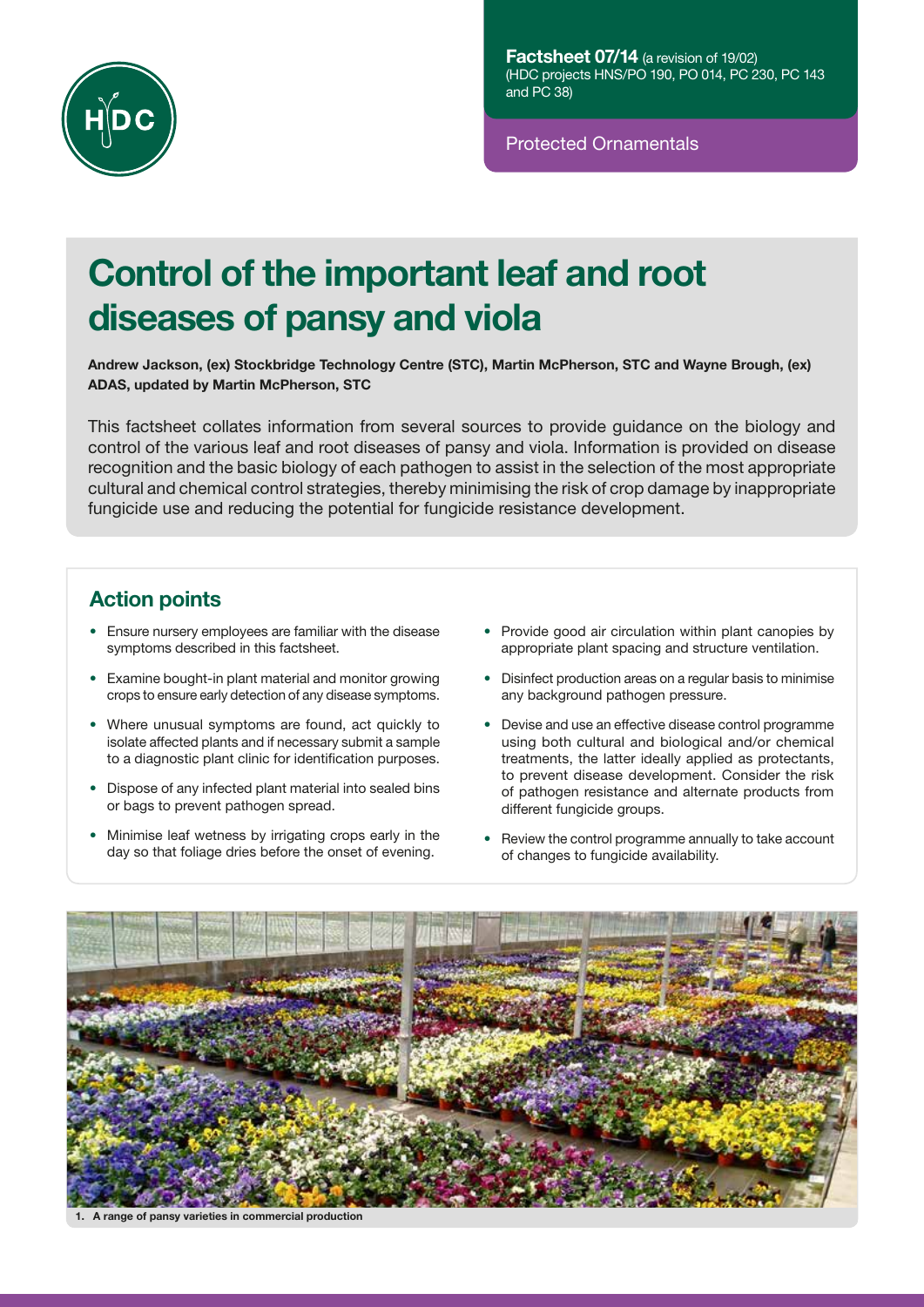# **Background**

Pansies and violas are now arguably the most important bedding plant species grown in the UK, being produced almost all-year-round. However, they are not trouble-free crops being prone to a number of foliar pathogens including downy mildew, powdery mildew and leaf spot diseases and a range of root and stem rots such as black root rot (*Thielaviopsis basicola*), and those caused by *Pythium* and *Phytophthora* species.

Whilst losses due to such diseases vary from season to season, it is not uncommon for some nurseries to lose up to 5-10% or more of specific batches of plants.

Many, if not all, of the pathogens are influenced by the prevailing weather or environmental conditions. Some of the pathogens, such as downy mildew, *Pythium* and *Phytophthora,* are more common in the spring and autumn due to their propensity for infection during periods of free water either on the foliage or in the substrate. Other pathogens, like powdery mildew, prefer a drier climate so tend to be more prevalent during the summer and early autumn. The presence of any one of these pathogens could potentially render a crop unmarketable or at the very least necessitate extra handling costs to replace diseased or dying plants by hand.

### Disease symptoms, development and spread; pathogen survival and control

#### Downy mildew

Downy mildew caused by *Peronospora violae* is one of the most common and destructive diseases of pansy and viola. Like most downy mildew pathogens, *P. violae,* is host-specific and will not cross-infect other bedding plant species. It usually appears during the spring or autumn when weather conditions favour infection. Under warmer and drier summer conditions it can be relatively uncommon as the pathogen requires a cooler period with prolonged leaf surface moisture for infection.

#### Disease symptoms

On both pansy and viola the pathogen produces dull yellowish or grey-green blotches on the upper leaf surface but the fungus itself usually only appears on the underside of leaves, as sporulation occurs, so it is important to inspect the lower leaf surface regularly. Downy mildew pathogens in general can vary in colour and this can cause some confusion when attempting to diagnose the problem. In the case of both pansy and viola, the colour of the fungus on the leaf under-surface may start off white in appearance, but it then turns a brownish colour on sporulation. The leaves of infected plants also often roll downwards at the margins. Affected plants suffer from a lack of vigour, delayed flowering and reduced growth.



Established infection of downy mildew on pansy showing the dull yellowish blotches on the upper leaf surface and the brownish fungal growth on the underside of the leaf

#### Disease development, spread and pathogen survival

Infection and sporulation by *P. violae* is favoured by cool weather, high humidity levels and free water on the leaves of plants. The latter is essential for infection. The spores are disseminated on air currents but they can also be spread by water-splash. Intermittent periods of dryness can aid spore dispersal as the stalks on which the spores are produced twist around as they dry out. Equally, manual activity or even air circulation with fans in the glasshouse are sufficient to dislodge and disseminate the spores. Once released, the spores require a period (approximately four to five hours) of leaf surface moisture for successful germination and leaf infection.



3. Close up of the dense mat of 'velvet-like' spores on the underside of the leaf

Many downy mildew fungi also produce thick-walled resting spores in infected leaf or stem tissues. These tend to be fairly resilient to extremes of temperature and moisture levels so can serve as a means of survival during periods when crops are not present.

#### Downy mildew control

Downy mildew can be extremely difficult to eradicate once the disease is established and therefore preventative measures to stop infection occurring in the first instance are extremely important. Simple approaches like changing irrigation programmes to avoid prolonged leaf wetness can have a profound impact on infection potential, thus reducing the need for any spray applications.

Given the air-borne nature of downy mildew and the potential damage that can be caused if infection is not controlled early, a routine protectant spray programme should be applied when conditions are conducive to the disease. This is usually during the spring and autumn periods when the weather is cool and humidity levels are high as this allows free moisture to persist on leaves for sufficient time for the spores to germinate and infect the plant.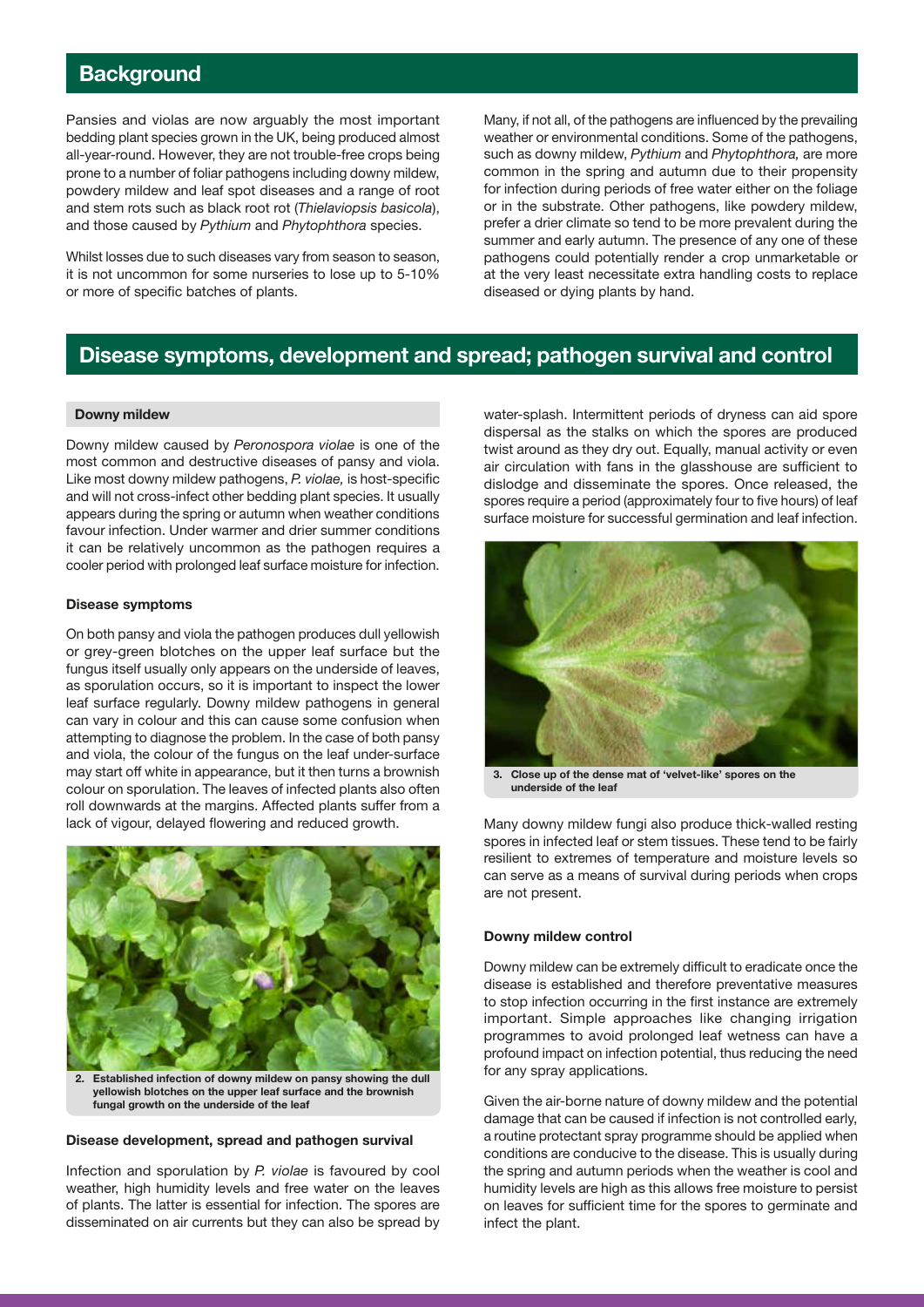A full list of approved fungicides with known or expected activity against downy mildew and other diseases is presented in Tables 1 and 2 (see the pull out sheets in the pocket at the back of the factsheet). As the pathogen is prone to resistance development it is important to alternate products from different fungicide groups rather than relying on the repeated use of the same product or products from one group.

#### Powdery mildew

Powdery mildew, caused by *Podosphaera violae* (formerly *Sphaerotheca macularis)* is not to be confused with downy mildew especially as the conditions for infection and spread and the control measures for the two organisms are very different. Powdery mildew fungi like downy mildew fungi however, are extremely common pathogens and quite hostspecific so cross-infection between different bedding plant species is unlikely. Pansy and viola cultivars differ in their relative susceptibility to powdery mildew so it is possible to select out and avoid those that are particularly prone.

#### Disease symptoms

Infection starts, unlike the downy mildews, on the upper leaf surface as small discrete, faint white patches that consist of numerous thread-like hyphae and spores of the causal fungus *Podosphaera violae*. Using a hand lens the hyphae can be seen radiating outwards from a central infection point on the leaf. These patches increase in size and lesions merge until the entire leaf surface is covered by the white 'powdery' fungus.



4. Early symptoms of powdery mildew on the upper leaf surface of pansy

#### Disease development, spread and pathogen survival

Infection by the pathogen is favoured by warm dry weather although leaf surface moisture is still required initially for spore germination and infection. Once initiated, infection progresses internally in the leaf tissues irrespective of the external conditions. The spores are disseminated on air currents to initiate new infections either on the same plant, the same crop or other pansy or viola crops some distance away.

Many powdery mildew fungi have two spore stages in the life cycle and, on some crop species, overwintering spore containing structures may be seen on old powdery mildew lesions. These structures can tolerate extremes of temperature and moisture levels so can survive periods when crops are not present. When mature, these structures release spores into the air which can travel long distances to infect crops.

#### Powdery mildew control

As a general rule, powdery mildew develops on the upper surface of the leaves whereas downy mildew develops on the lower leaf surface; occasionally, however, powdery mildew can also be found on the lower surface. Correct identification is important to ensure the relevant fungicide products are applied. For confirmation of the disease, plant samples can be submitted to a diagnostic plant clinic.

Cultural control measures are very important, but in this case the pathogen prefers warm drier conditions for epidemic development so it is more likely to be a problem during the summer and early autumn period. As some powdery mildews also have weed hosts it is advisable to actively maintain an effective weed control programme in and around the nursery.

The range of effective plant protection products that are available for powdery mildew control is very different to that for downy mildew control but, for similar reasons, it is important to devise an alternating spray programme and avoid reliance on a single product for long-term control. Tables 1 and 2 summarise a range of products with known or expected activity against powdery mildew fungi. In this case, biofungicide products are available and should, where possible and practicable, be included.

#### Ramularia leaf spot

Two species of *Ramularia* (*R. lactea* and *R. agrestis*) have been reported causing leaf spotting on pansy and viola. Both species of the fungus can spread rapidly through crops but are thought to be host-specific so shouldn't pose a threat to other plant genera on the nursery.

#### Disease symptoms

Initial symptoms usually occur as distinct, small dark leaf spots often on the older lower leaves of plants. *R. lactea* tends to produce small, purplish-brown 'greasy' spots enlarging with age.



Small purplish-brown 'greasy' leaf spots are usually associated with infection by *Ramularia lactea*



6. Characteristic 'papery, scorch-like' leaf spots are more often associated with infection by *Ramularia agrestis*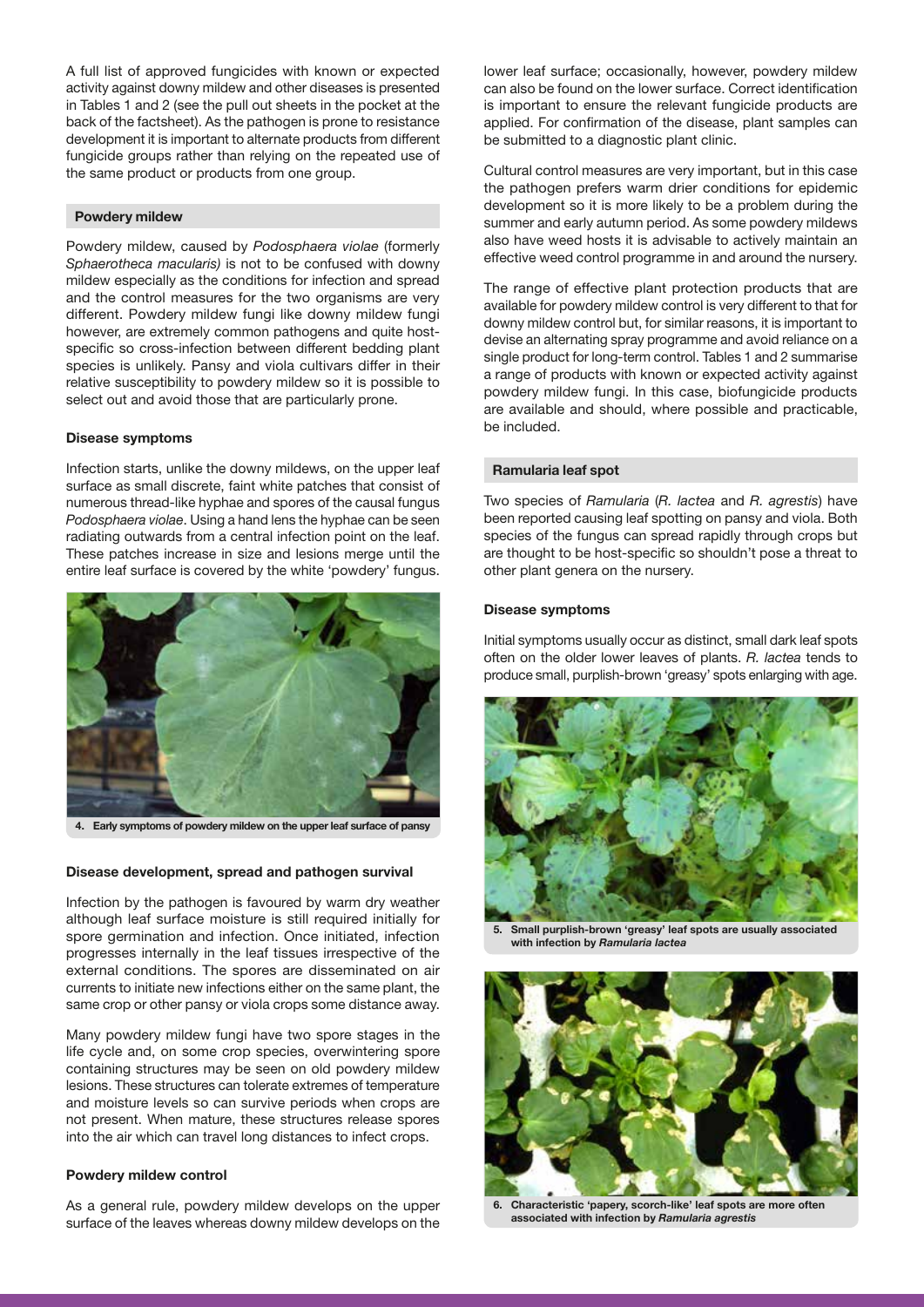*R. agrestis* on the other hand tends to cause small tan coloured spots initially, which begin to merge or coalesce causing a light brown necrosis which is 'papery' or 'scorched' in appearance. These symptoms can be mistaken for damage caused by chemical scorch or stress as a result of under-watering. It is possible for both symptom types to occur in the same crop. Plant clinic diagnosis is usually necessary for accurate identification of the disease.

#### Disease development, spread and pathogen survival

The pathogen is usually most prevalent during cool, wet weather and is most commonly found during the autumn. The fungus produces and liberates a large number of spores from infected leaves. These are dispersed on air currents or by water splash. The pathogen is likely to survive on infected plants including leaf litter.

#### Ramularia leaf spot control

Crops need to be monitored regularly, especially during the early stages of production, for the tell-tale signs of leaf spotting on the older leaves. Where found, early intervention with a suitable fungicide is advisable to help prevent epidemic development. Tables 1 and 2 summarise a range of fungicides with expected activity against this pathogen. There is a risk of resistance development in the pathogen population so an alternating fungicide programme as outlined previously is advisable.

#### Other leaf spot diseases

*Alternaria violae* and *Cercospora violae* (and possibly other species) can also give rise to symptoms of leaf spotting on pansy and viola crops, they can sometimes also be found in association with *Ramularia* on crops.

#### Disease symptoms

The initial symptoms of *Alternaria violae* are greenish yellow to light buff lesions which can be water-soaked, later the lesions develop a brown centre. Concentric rings of light and dark brown become apparent as the spots enlarge and they can merge to form large necrotic areas. In the case of *Cercospora violae*, symptoms appear as a dry brown or greyish spot; these darken with the production of spores and may have a purplish border. Lesions may coalesce into a larger necrotic area. Plant clinic diagnosis is usually necessary for accurate identification of these diseases as control measures can differ from *Ramularia*.

#### Disease development, spread and pathogen survival

As for *Ramularia*, these pathogens are usually most prevalent during cool, wet weather and are most commonly found during the autumn period.

#### *Alternaria* and *Cercospora* control

Crops need to be monitored regularly, especially during the early stages of production, for signs of leaf spotting on the older leaves. Where found, application of a suitable fungicide is advisable to help prevent further disease development. Suggested fungicides with reported activity are listed in Table 2, further advice on fungicide suitability should be sought from a qualified consultant or representative.

#### Black root rot

This is a very important pathogen of pansy and viola crops and is seen very commonly on nurseries, often at moderate to severe levels, during the summer months affecting crop performance. However, it is often misdiagnosed and incorrectly treated as a result, thus compounding the problem. The disease is caused by the soil-borne fungus *Thielaviopsis basicola.*  Unlike the mildews, this fungus is not host-specific and occurs commonly on many plant genera.

#### Disease symptoms

The fungus attacks the roots of the plant so its effects are not initially obvious. Infected plants grow poorly and often develop a purpling of the older leaves, which may be mistaken for those of a nutrient deficiency, especially during the early stages of disease development. As the disease progresses, the roots become heavily colonised by the fungus and eventually decay. When infection is severe, plants become severely stunted and may rot off at the substrate surface.

Where black root rot is suspected, it is essential that the roots are examined closely for root discoloration and to do this effectively the substrate has to be thoroughly washed from the roots prior to inspection using a hand lens or similar. If any roots are found to be black in colour this is indicative of infection by *Thielaviopsis* but a confirmatory diagnosis in a plant clinic facility may still be advisable. If instead the roots, whilst still decayed, are a pale-brown colour this is more indicative of infection by *Pythium*. Again, laboratory diagnosis is recommended to ensure appropriate control measures are used.



7. Early symptoms of black root rot (*Thielaviopsis basicola*) showing 'nutrient-like' deficiency symptoms (right)



*8.* Root symptoms in plants affected by *Thielaviopsis basicola*

Disease development, spread and pathogen survival

The fungus produces two spore types on infected plants. One type is relatively short-lived but can aid in the rapid local spread of the pathogen whilst the other is black and thickwalled and found in infected roots and is capable of long-term survival and re-infection.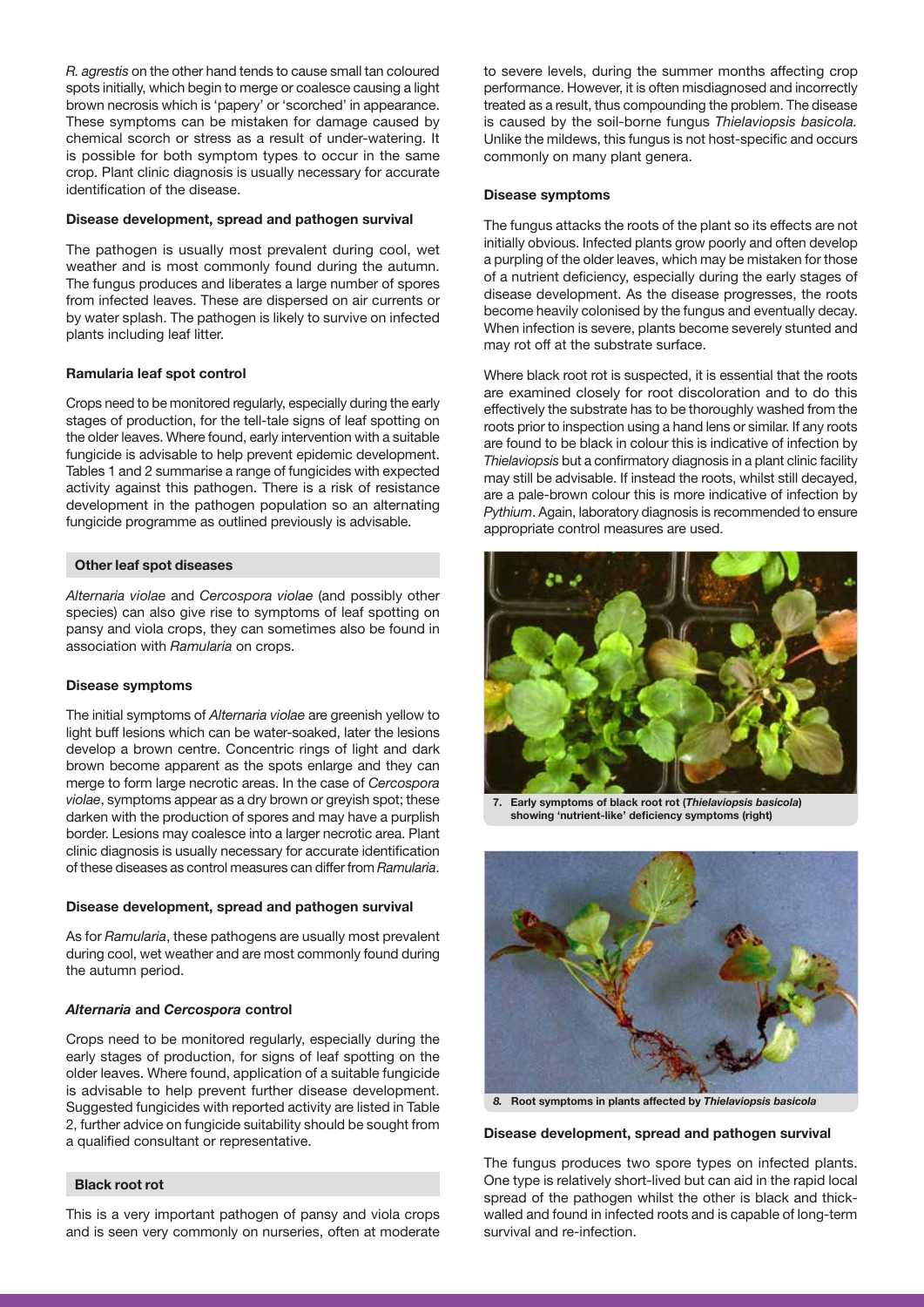The disease develops under a wide range of conditions though it tends to be more severe where there is a high substrate moisture level coupled with poor aeration. The pathogen grows best at around 17 to 23°C and at a pH of 5.7 to 5.9. The thick-walled spores of the fungus can survive in contaminated substrate, in dried roots on trays, pots and matting and on previously used non-disinfected trays and pots.

The fungus can be spread locally during irrigation via watersplash, on fragments of old infected plant debris and on infected plants themselves due to the persistence of the thick-walled spores, and over longer distances via wind-blown contaminated substrate dust. Spore dissemination by sciarid flies has also been demonstrated.

#### Black root rot control

Effective hygiene measures are extremely important in terms of preventing root infection by *Thielaviopsis*. Overwatering should also be avoided as the disease is favoured by waterlogging or overly wet growing media. Where the pathogen is known to occur on a nursery, a routine protectant fungicide programme is advisable. Unfortunately, fungicides previously known to have activity against this pathogen have recently been withdrawn from use and few alternatives are currently available with known activity.

An HDC funded research project (HNS/PO 190) is seeking to identify alternative products for the control of this important root disease. A complete list of fungicides with expected activity against *Thielaviopsis basicola* is outlined in Tables 1 and 2.

#### Other root and stem rot diseases

*Pythium* and *Phytophthora* species can be troublesome in both pansy and viola crops. *Pythium* species tend to be more common, particularly on young seedlings during the propagation stage. This fungus-like organism infects the root tissues, often when the plant is weakened by some other factor, causing further loss of vigour.

In the last few years there have been an increasing number of reports of stem base rotting in pansy and viola and, where samples have been investigated in the plant clinic, a *Phytophthora* species has been isolated consistently. In this case, the roots have tended to be largely unaffected and this helps differentiate the infection from *Pythium* species. In both cases, laboratory examination is necessary for accurate diagnosis.

#### Disease symptoms

*Pythium* species cause a generalised pale-brown discoloration of the root tissues, often the outer tissues slough off when they are examined. In the early stages of infection the fine roots become infected and the disease progresses to the main roots reducing root function and overall plant vigour.

In the case of the *Phytophthora* found on pansy and viola the roots themselves show little or no discoloration especially in the early stages of the disease. Instead, often the first sign of infection is when the plant collapses due to a severe orangebrown decay of the stem base tissues; by which time it is too late to take intervention action. Examination at a plant clinic is necessary for accurate diagnosis.

#### Disease development, spread and pathogen survival

In both cases, these pathogens tend to infect the host via motile spores in contaminated water, lateral spread from plant to plant occurs by water splash and in water films at the base of pots in trays. Similarly both *Pythium* and *Phytophthora* species produce thick-walled resting spores either in the root tissues or in the stem base tissues and these can survive adverse climatic conditions to re-infect plants when the conditions are more conducive to infection.

#### *Pythium* and *Phytophthora* control

In many respects the control of these root and stem base pathogens is similar to that for downy mildew as they are related oomycete pathogens (see Tables 1 and 2). However, in the case of *Pythium* and *Phytophthora* species the target is the root and stem base tissues whereas for downy mildew the primary target is the foliage. Therefore, the application method is important along with the mode of action of the product itself. Products with systemic activity applied as either a high volume foliar spray or drench to the substrate are likely to be effective against both pathogens. It is important to check the approval status of each product to ensure the method of application proposed is approved, as this is a statutory condition of approval, whereas the target pathogen is not. The same guidance in terms of resistance management noted previously also applies with these pathogens.

# General advice for effective disease management on the nursery

#### Cultural control

Careful management of environmental conditions is one of the key factors in avoiding serious disease outbreaks on the nursery and this is especially relevant in the case of foliar pathogens such as *Peronospora* (downy mildew), *Ramularia* and other leaf spot causing pathogens. When coupled with other suitable cultural control methods, infection pressure should be reduced, minimising the need for intensive fungicide applications.

- Thoroughly clean the relevant glasshouse area, including paths, benches and standing areas of crop debris and substrate dust before the arrival of any new plants. Remove any weeds that may be growing under the benches as these can harbour pests and possibly pathogens.
- Where possible, use new plug trays, packs and pots, if exposed to dust, wash and disinfect them prior to use.
- On arrival on the nursery, if possible, place all seedlings and other young plants in a temporary holding or quarantine area until they can be inspected and demonstrated to be disease-free. Check the foliage for leaf spot diseases and downy mildew remembering to look at the underside of the leaves for the latter pathogen. Remove a random selection of plants from the plug tray so that the roots can be examined carefully. Check for any orange-brown or black discoloration on the roots or stem base tissues which may indicate disease.
- If any foliar disease or root discoloration is found, either isolate the plants whilst a diagnosis is made and suitable treatment regime applied or reject the consignment altogether. As some pathogens may be latent in the early stages of infection, it is important to continue to monitor crops on a weekly basis for early disease detection. Use plant clinics for early diagnosis as necessary.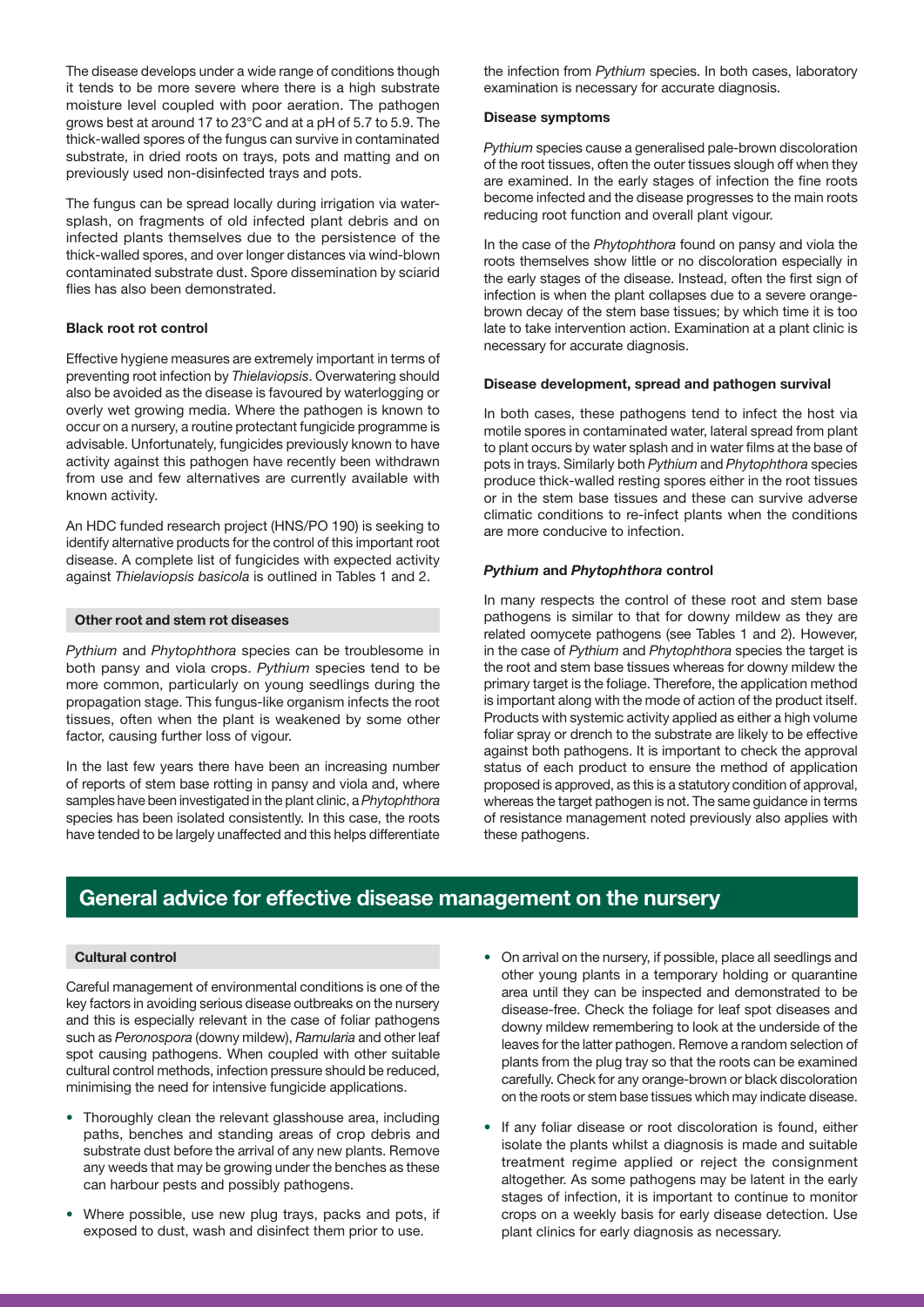- Maintain a high level of nursery hygiene during the production and marketing process. Ensure raw materials (including water, substrate, pots, trays etc.) are correctly stored and covered to avoid dust contamination.
- Avoid standing plug trays on the glasshouse floor where there is contact with soil or other debris as this will significantly increase the risk of root infection. Keep the base of plug trays off bench tops and matting where possible as the root damage caused when they are prised off is likely to predispose the plants to root infection.
- Do not hold plants in plug trays for any longer than necessary.
- Monitor environmental conditions carefully use ventilation, fans and, where necessary, pipe heat to reduce humidity within the crop to control downy mildew and other foliar pathogens. It is particularly important to reduce to a minimum the time when free water is present on the leaf surface as many pathogens require a period of leaf wetness for spore germination and infection to occur.
- Avoid overhead irrigation if possible, particularly in the evenings when prolonged leaf wetness can result. Check the growing structure for leaks, especially around the gutters, or other areas where condensation drips on to plants and rectify these as quickly as possible to avoid wet areas from where pathogens can subsequently be disseminated.
- Ensure crop watering is uniform, that substrate drainage is adequate, that substrate pH levels are around 6.0 and try to avoid high temperatures or rapid temperature fluctuations as such plant stress can exacerbate root diseases such as black root rot.
- If foliar or root pathogens do occur in a crop, dispose of severely infected plants and associated substrate directly into bags to avoid pathogen dispersal throughout the remainder of the crop and the nursery. Ensure that there is a thorough clean-up once infection has been detected, disposing of all fallen leaves and other debris that may otherwise allow pathogen carry-over.

#### Chemical control

#### General disinfectant strategy

Careful use of disinfectants to routinely clean glasshouses, production areas, recycled plug trays, containers and trolleys, will reduce the incidence of pathogen infection in crops. As the various disinfectant products tend to be inactivated rapidly in the presence of large quantities of organic matter, it is advisable to remove as much substrate and debris as possible by physical cleaning, using water with added detergent prior to the disinfectant treatment. There is a known risk of infection from *Thielaviopsis basicola* from plug trays when they are re-used. For more information on the use and efficacy of disinfectants refer to HDC Factsheet 03/14 'Use of chemical disinfectants in protected ornamental production'.

#### General crop protection strategy

Whilst a number of fungicides possess label recommendations for use on protected ornamental plants, there are a large number with Extensions of Authorisation for Minor Use (EAMUs) applicable to various ornamental crops and others which can still be used via the Long Term Arrangements for Extension of Use (LTAEU). It is important to note that such EAMU and LTAEU product uses are entirely at the growers own risk.

The over-riding strategy in the use of fungicides should be to:

- 1. Only apply fungicides that are safe to the crop, spray operator, workers and the environment.
- 2. Use the minimum number of treatments to provide effective control, ideally alternating between multi-site protectant fungicides where available such as chlorothalonil, mancozeb or thiram in the early stages of crop development and sitespecific eradicant products once a specific pathogen has been identified. (Note however that products containing only chlorothalonil or only mancozeb are no longer permitted for use under protection).
- 3. Devise a programme that does not encourage resistance development in the pathogen population, this usually means restricting the total number of applications of a particular active ingredient or group of active ingredients within the same fungicide group.

To achieve effective disease control it is recommended that:

- Crops are regularly inspected and monitored for diseases and other problems and spray programmes are adjusted as necessary according to the outcome of these crop inspections.
- Protectant fungicides are applied to avoid any build up of disease, particularly where there is a history of disease outbreaks on the site.
- Full use is made of multi-site protectant fungicides, where available, as these are less prone to resistance development.
- Eradicant fungicides are applied at the very early stages of disease development to provide more effective control and minimise the risk of resistance development. It is important not to allow the pathogen to build up within the crop making disease control more difficult.
- Spray programmes are devised alternating products based on their fungicide groups (see Table 1 for a listing of products by their Fungicide Resistance Action Committee (FRAC) coding or fungicide group).
- The method of application, spray pressure and water volume are adjusted in order to treat the lower as well as the upper leaf surface whilst trying to avoid spray run-off into the substrate.
- The approved dose rate, either from the manufacturers label or the Extension of Authorisation for Minor Use (EAMU) document, is followed.
- The risk of crop damage from the intended fungicide treatments is assessed prior to use.

It is generally suggested that:

- Before using a new product a few plants are test treated first to check for potential phytotoxicity as some species/ varieties are likely to be more sensitive than others.
- To minimise leaf scorch, any spray application is not undertaken in hot, sunny conditions.
- As appropriate, a copy of the product label or the EAMU document is obtained and complied with.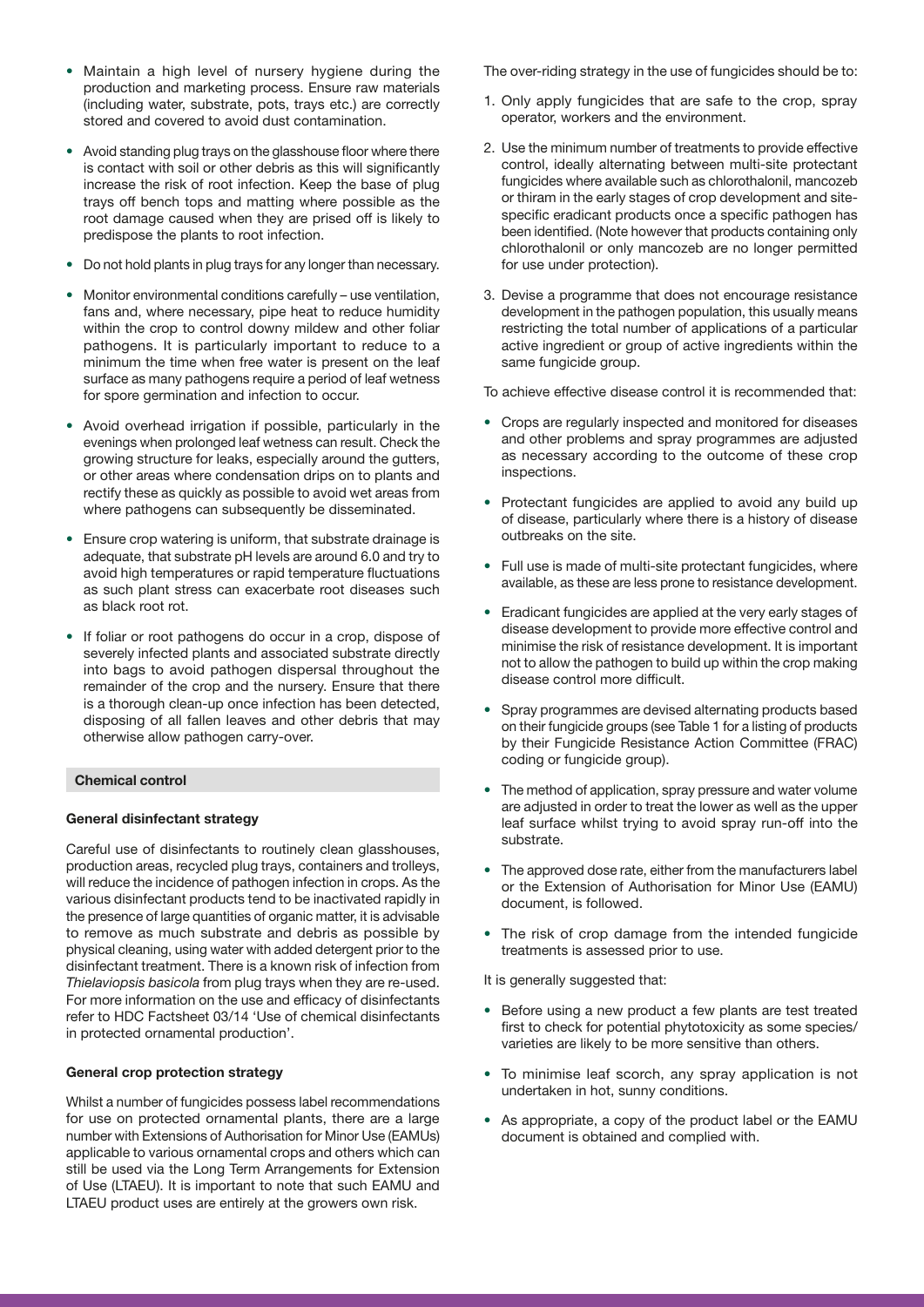pocket for insert to go here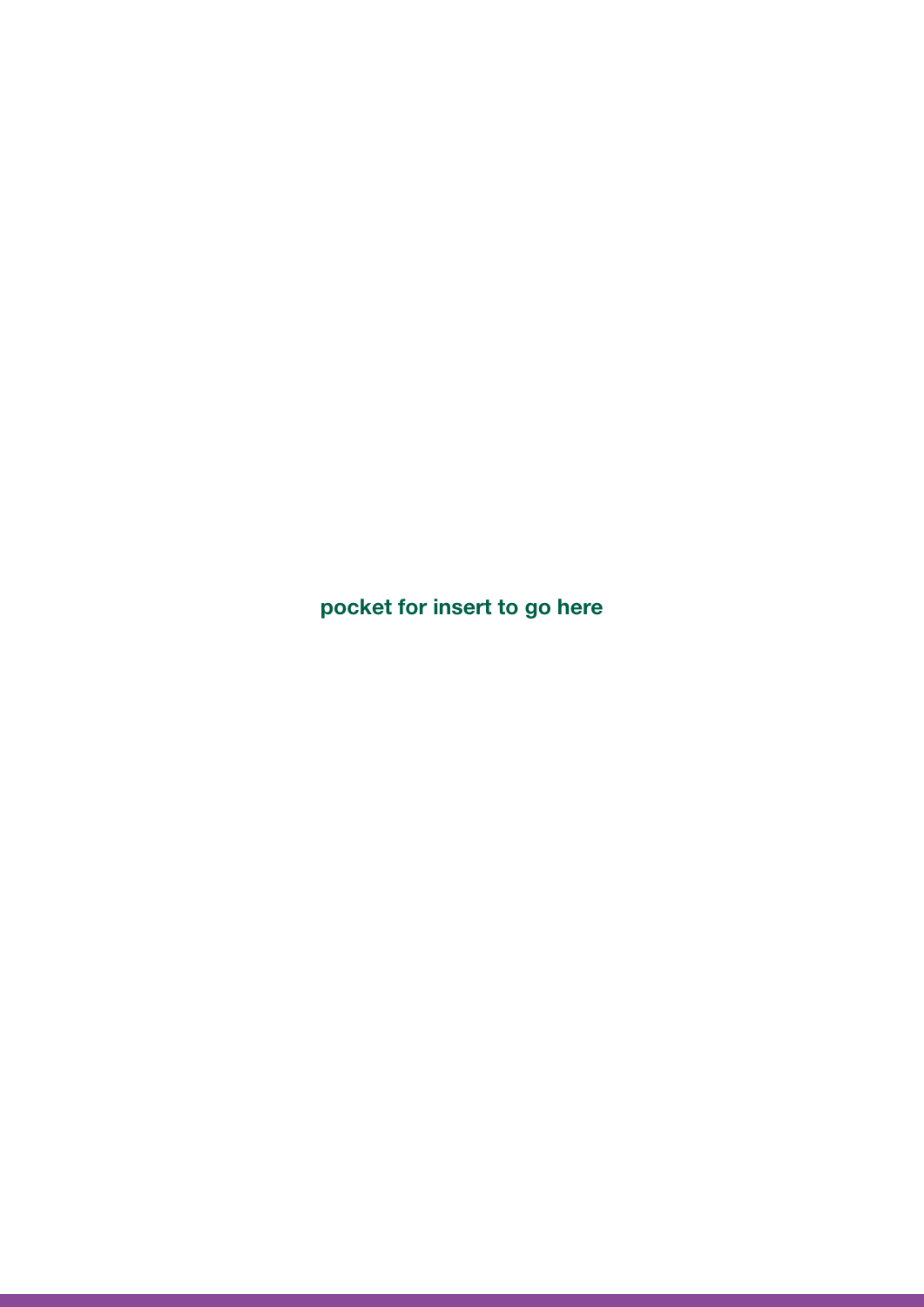# Disease diagnosis

Some example plant clinics are listed below:

Fera, Sand Hutton, York, YO41 1LZ. Website: www.fera.defra. gov.uk, e-mail: plantclinic@fera.gsi.gov.uk.

Plant Health Solutions Ltd., Ryton Gardens, Wolston Lane, Coventry, CV8 3LG. Website: www.planthealth.co.uk, e-mail: clinic@planthealth.co.uk.

# Further information

#### HDC Factsheets and publications

- HDC Factsheet 03/14. 'Use of chemical disinfectants in protected ornamental production'.
- HDC Factsheet 01/13. 'Practical measures to prevent and manage insecticide, fungicide and herbicide resistance for horticultural crops'.
- HDC Factsheet 10/07. 'Guidelines on nursery hygiene for outdoor and protected ornamental crops'.
- HDC Factsheet 17/04. 'Control of *Pythium*, *Phytophthora* and *Rhizoctonia* in pot and bedding plants'.
- HDC publication 'Pot and bedding plant crop walkers' guide'.

# Acknowledgements

The author would like to acknowledge the support from members of the British Protected Ornamentals Association (BPOA) in preparing this updated factsheet and also Dr Tim O'Neill, ADAS and Wayne Brough, HDC for technical comments.

### Image credits

All images courtesy and copyright of Dr G M McPherson, STC Ltd except image 1 courtesy and copyright of Wayne Brough, HDC and image 8 courtesy and copyright of ADAS.

While the Agriculture and Horticulture Development Board, operating through its HDC division, seeks to ensure that the information contained within this document is accurate at the time of printing, no warranty is given in respect thereof and, to the maximum extent permitted by law, the Agriculture and Horticulture Development Board accepts no liability for loss, damage or injury howsoever caused (including that caused by negligence) or suffered directly or indirectly in relation to information and opinions contained in or omitted from this document.

© Agriculture and Horticulture Development Board 2014. No part of this publication may be reproduced in any material form (including by photocopy or storage in any medium by electronic means) or any copy or adaptation stored, published or distributed (by physical, electronic or other means) without the prior permission in writing of the Agriculture and Horticulture Development Board, other than by reproduction in an unmodified form for the sole purpose of use as an information resource when the Agriculture and Horticulture Development Board or the HDC is clearly acknowledged as the source, or in accordance with the provisions of the Copyright, Designs and Patents Act 1988. All rights reserved.



HDC is a division of the Agriculture and Horticulture **1984 E8.75** Agriculture and Horticulture<br>Development Board (AHDB).



STC, Cawood, Selby, North Yorkshire YO8 3TZ. Website: www.stc-nyorks.co.uk, e-mail: enquiries@stc-nyorks.co.uk.

The Plant Clinic, East Malling Research, New Road, East Malling, Kent ME19 6BJ. Website: www.emr.ac.uk/plantclinic, e-mail: Plant.Clinic@emr.ac.uk.

#### HDC Grower summaries and reports

- HDC Project HNS/PO 190: 'Treatments for the control of black root rot in bedding plants and hardy nursery stock'.
- HDC Project PO 014: 'Black root rot in containerised subjects – Chemical and biological options for control (review)'.
- HDC Project PC 230: 'Detection and control of downy mildew on ornamentals'.
- HDC Project PC 143: 'Bedding plants: Evaluation of fungicides for the control of black root rot and downy mildew'.
- HDC Project PC 38 (and related projects): 'Black root rot of pansy and other bedding plants: An investigation of control measures, including fungicide screening'.



Stoneleigh Park Kenilworth **Warwickshire** CV8 2TL

T: 024 7669 2051 E: hdc@hdc.org.uk Twitter: @HDCtweets

www.hdc.org.uk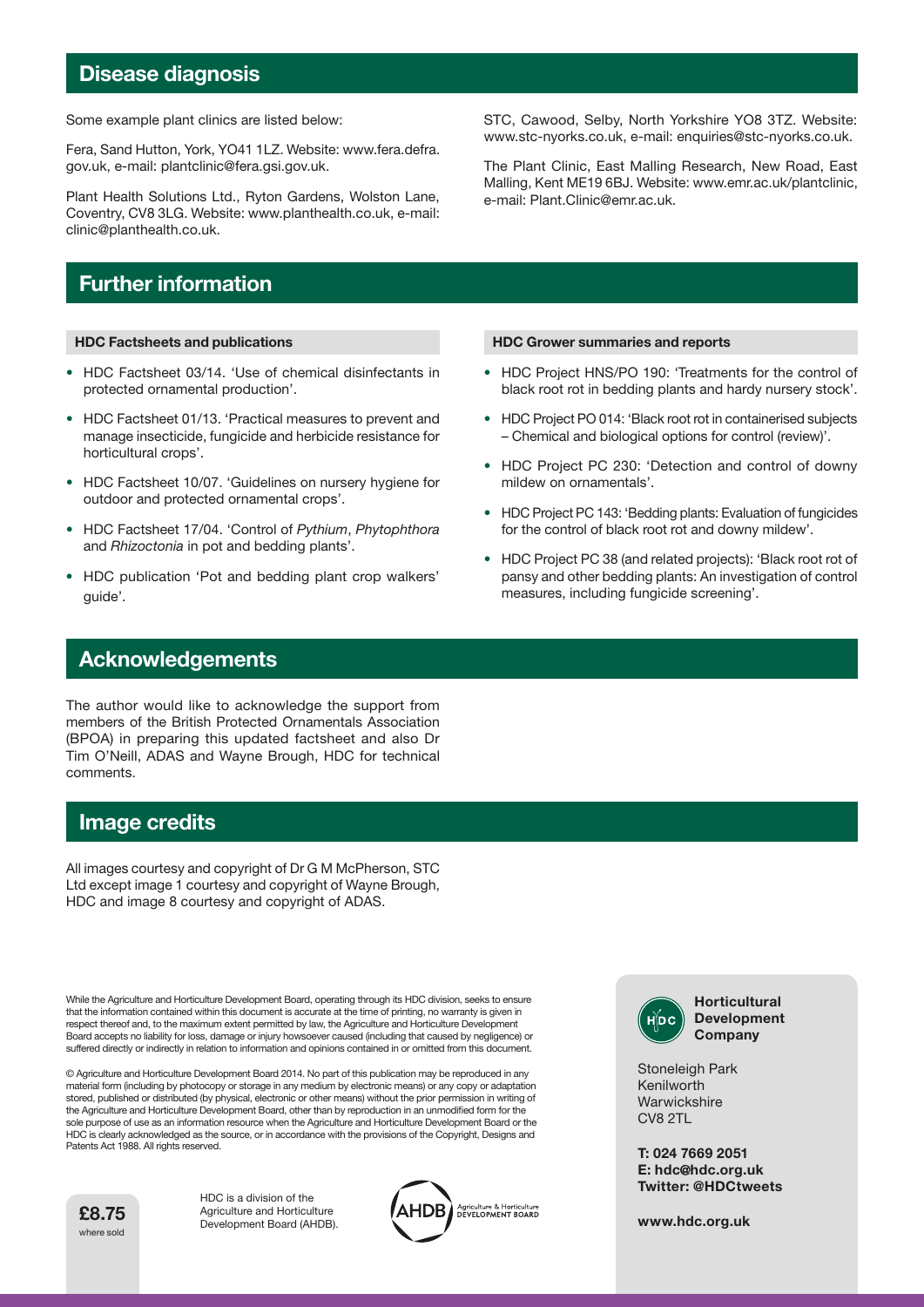| $\overline{\phantom{a}}$      |
|-------------------------------|
|                               |
|                               |
|                               |
| $\frac{1}{2}$                 |
| <br> <br> <br> <br> <br> <br> |
|                               |
|                               |
| i                             |
|                               |
|                               |

| Example                 | Active                                          | Mode of action *                            | <b>Fungicide group</b>                                   | FRAC code               | Approved for use |              | <b>Approval status and additional comments</b>                                                                                                                                        |
|-------------------------|-------------------------------------------------|---------------------------------------------|----------------------------------------------------------|-------------------------|------------------|--------------|---------------------------------------------------------------------------------------------------------------------------------------------------------------------------------------|
| commercial<br>product   | ingredient(s)                                   |                                             |                                                          |                         | <b>Outdoor</b>   | Protection   |                                                                                                                                                                                       |
| Amistar                 | <b>Azoxystrobin</b>                             | translaminar and<br>protectant<br>Systemic, | $\overline{8}$                                           | $\overline{\mathbf{r}}$ | >                | >            | EAMU 0443/09. (Expires 30/06/2024)                                                                                                                                                    |
| AQ10                    | quisqualis strain<br>Ampelomyces<br><b>AQ10</b> | Biocontrol                                  | Microorganism                                            | Not applicable          |                  | >            | EAMU 1324/12. (Expires 31/01/2020)                                                                                                                                                    |
| Bravo 500               | Chlorothalonil                                  | Protectant                                  | Chloronitrile                                            | Μ5                      | $\gt$            | $\mathsf I$  | EAMU 1130/11. (Expires 03/03/2015)                                                                                                                                                    |
| Bumper                  | Propiconazole                                   | Systemic, curative<br>and protectant        | $\overline{\mathbb{M}}$                                  | က                       | >                | >            | EAMU 0707/09. (Expires 31/07/2019)                                                                                                                                                    |
| Cercobin WG             | Thiophanate-<br>methyl                          | Systemic                                    | benzimidazole<br>MBC or                                  |                         | >                | >            | EAMU 1887/11. (Expires 20/04/2020).<br>Drench treatment only                                                                                                                          |
| Concorde<br>Clayton     | Bupirimate                                      | Systemic                                    | $\underline{\underline{\sigma}}$<br>pyrimidin<br>Hydroxy | $\infty$                |                  |              | Important to check recommended crop uses and approved<br>On-label approval for protected and outdoor ornamentals.<br>methods and rates of application<br>(Final use date 31/12/2021). |
| Dithane 945             | Mancozeb                                        | Protectant                                  | Dithiocarbamate                                          | SM                      | $\gt$            | $\mathbf I$  | EAMU 2057/12 and 2058/12. (Expires 31/12/2018)                                                                                                                                        |
| Fenomenal               | fosetyl-aluminium<br>Fenamidone +               | Systemic and<br>protectant                  | phosphonate<br>$rac{+}{0}$                               | $11 + 33$               |                  | >            | ornamental plant production. EAMU 1990/13 for use as a<br>On-label approval for use as a drench treatment in<br>spray. (Final use date 31/01/2019)                                    |
| Flexity                 | Metrafenone                                     | Curative and<br>protectant                  | Benzophenone                                             | $\frac{8}{1}$           | >                | $\mathbf{I}$ | EAMU 2850/08. (Expires 31/12/2019)                                                                                                                                                    |
| Folio Gold              | Chlorothalonil +<br>metalaxyl-M                 | Systemic and<br>protectant                  | Chloronitrile +<br>phenylamide                           | $M5 + 4$                | >                | $\gt$        | EAMU 0032/12. (Expires 30/06/2018)                                                                                                                                                    |
| Fortress                | Quinoxyfen                                      | Systemic and<br>protectant                  | Azanapthalene                                            | $\frac{1}{2}$           | >                | >            | EAMU 2852/08. (Expires 31/10/2019)                                                                                                                                                    |
| <b>Fubol Gold</b><br>VG | Mancozeb +<br>metalaxyl-M                       | Systemic and<br>protectant                  | Dithiocarbamate +<br>phenylamide                         | $M3 + 4$                | >                | $\gt$        | EAMU 0217/12. (Expires 31/12/2018)                                                                                                                                                    |
| Galileo                 | Picoxystrobin                                   | Protectant                                  | $\overline{Q}$                                           | Ξ                       | ▽                | $\mathbf{I}$ | EAMU 2855/08. (Expires 30/04/2019)                                                                                                                                                    |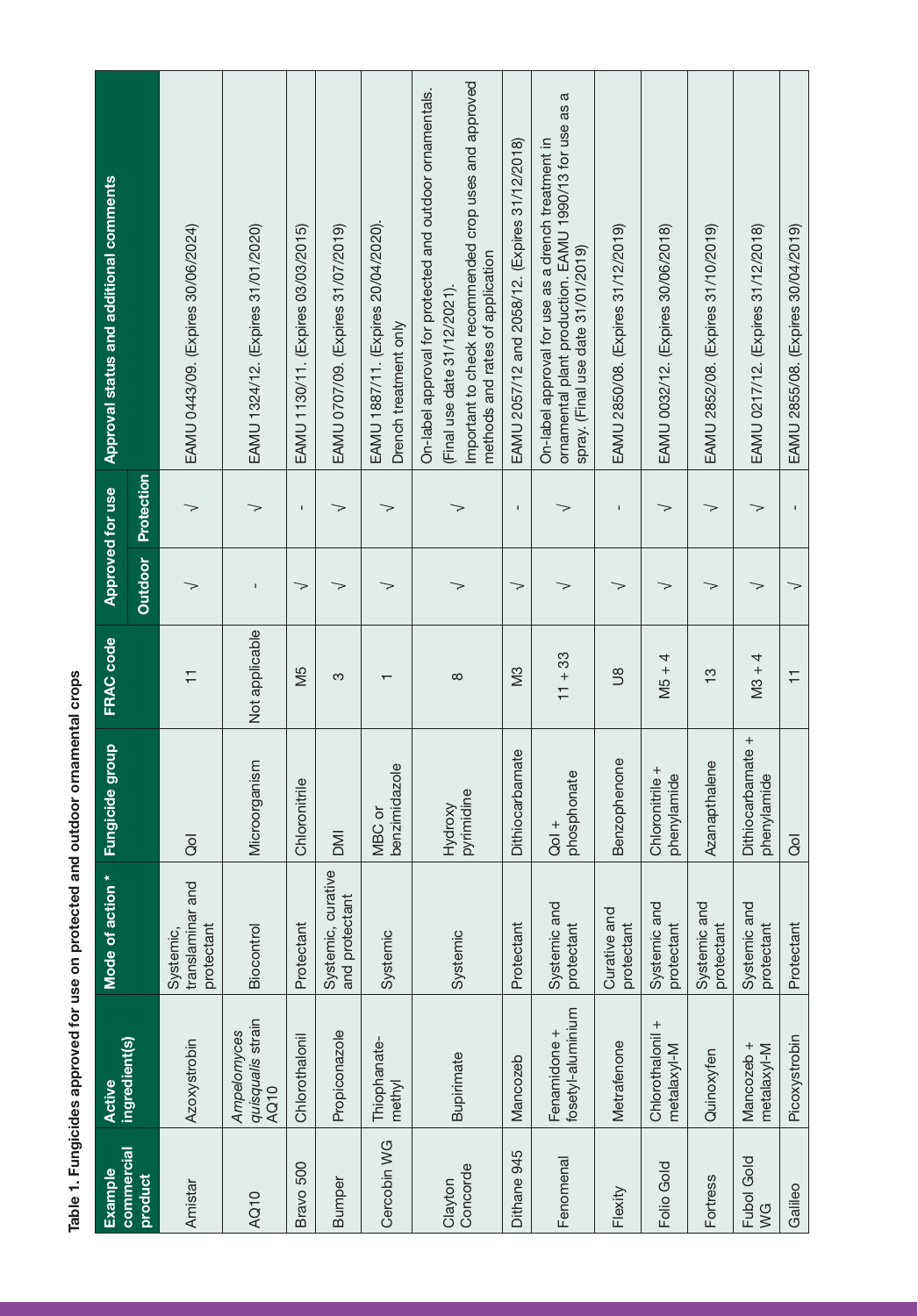Table 1. Fungicides approved for use on protected and outdoor ornamental crops continued Table 1. Fungicides approved for use on protected and outdoor ornamental crops continued

| <b>Approval status and additional comments</b> |                       | EAMU 0952/13. (Expires 31/12/2021)              | EAMU 0109/12. (Expires 26/01/2015) | On-label approval for use on ornamentals.<br>Drench treatment permitted<br>(Final use date 31/12/2021). | EAMU 2585/11. (Expires 31/03/2020) | On-label approval for use on ornamentals.<br>(Final use date 31/12/2021) | EAMU 0819/13. (Expires 30/09/2014) | On-label approval for ornamental production as substrate<br>incorporation. (Final use date 31/07/2016).<br>Restrictions on use apply | Approved for use on non-edible crops.<br>(Final use date 31/08/2019) | EAMU 1557/11 (drench) and 1845/13 (spray).<br>Drench treatment permitted<br>(Expires 31/10/2019) | EAMU 3100/12. (Expires 31/03/2020) | EAMU 0487/12. (Expires 31/01/2015) | EAMU 3200/11. (Expires 30/04/2019) | EAMU 1315/11. (Expires 30 11 2019) |
|------------------------------------------------|-----------------------|-------------------------------------------------|------------------------------------|---------------------------------------------------------------------------------------------------------|------------------------------------|--------------------------------------------------------------------------|------------------------------------|--------------------------------------------------------------------------------------------------------------------------------------|----------------------------------------------------------------------|--------------------------------------------------------------------------------------------------|------------------------------------|------------------------------------|------------------------------------|------------------------------------|
| Approved for use                               | Protection            | $\mathbf I$                                     | Ţ                                  | $\gt$                                                                                                   | $\gt$                              | >                                                                        | $\Rightarrow$                      | $\gt$                                                                                                                                | >                                                                    | >                                                                                                | >                                  | $\Rightarrow$                      | $\gt$                              | >                                  |
|                                                | <b>Qutdoor</b>        | >                                               | >                                  | >                                                                                                       | $\mathbf{I}$                       | >                                                                        | >                                  | >                                                                                                                                    | >                                                                    | >                                                                                                | $\gt$                              | ↘                                  | >                                  |                                    |
| FRAC code                                      |                       | $43 + 28$                                       | $40 + M3$                          | S                                                                                                       | 40                                 | က                                                                        | $45 + 40$                          | 33                                                                                                                                   | Not applicable                                                       | $33 + 28$                                                                                        | 28                                 | $\overline{Q}$                     | 2                                  | တ                                  |
| <b>Fungicide group</b>                         |                       | Benzamide +<br>carbamate                        | dithiocarbamate<br>CAA +           | <b>IMO</b>                                                                                              | CAA                                | <b>IMI</b>                                                               | $QoSI + CAA$                       | Phosphonate                                                                                                                          | Not applicable                                                       | Phosphonate +<br>carbamate                                                                       | Carbamate                          | CAA                                | Dicarboxamide                      | Anilino-pyrimidine                 |
| Mode of action *                               |                       | Systemic and<br>protectant                      | Systemic and<br>protectant         | Eradicant and<br>protectant                                                                             | Translaminar                       | Antisporulant and<br>protectant                                          | Systemic and<br>protectant         | Systemic                                                                                                                             | Curative                                                             | Systemic and<br>protectant                                                                       | Systemic and<br>protectant         | Protectant                         | Protectant                         | Translaminar and<br>protectant     |
| <b>Active</b>                                  | ingredient(s)         | propamocarb-<br>Fluopicolide +<br>hydrochloride | Dimethomorph +<br>mancozeb         | Prochloraz                                                                                              | Dimethomorph                       | Penconazole                                                              | Ametoctradin +<br>dimethomorph     | Fosetyl-aluminium                                                                                                                    | Potassium<br>carbonate<br>hydrogen                                   | Fosetyl-aluminium<br>+ propamocarb-<br>hydrochloride                                             | Propamocarb-<br>hydrochloride      | Mandipropamid                      | prodione                           | Pyrimethanil                       |
| Example                                        | commercial<br>product | Infinito                                        | Invader                            | Octave                                                                                                  | Paraat                             | Penzole 100                                                              | Percos                             | PlantTrust                                                                                                                           | Potassium<br>carbonate                                               | Previcur<br>Energy                                                                               | Proplant                           | Revus                              | Rovral WG                          | Scala                              |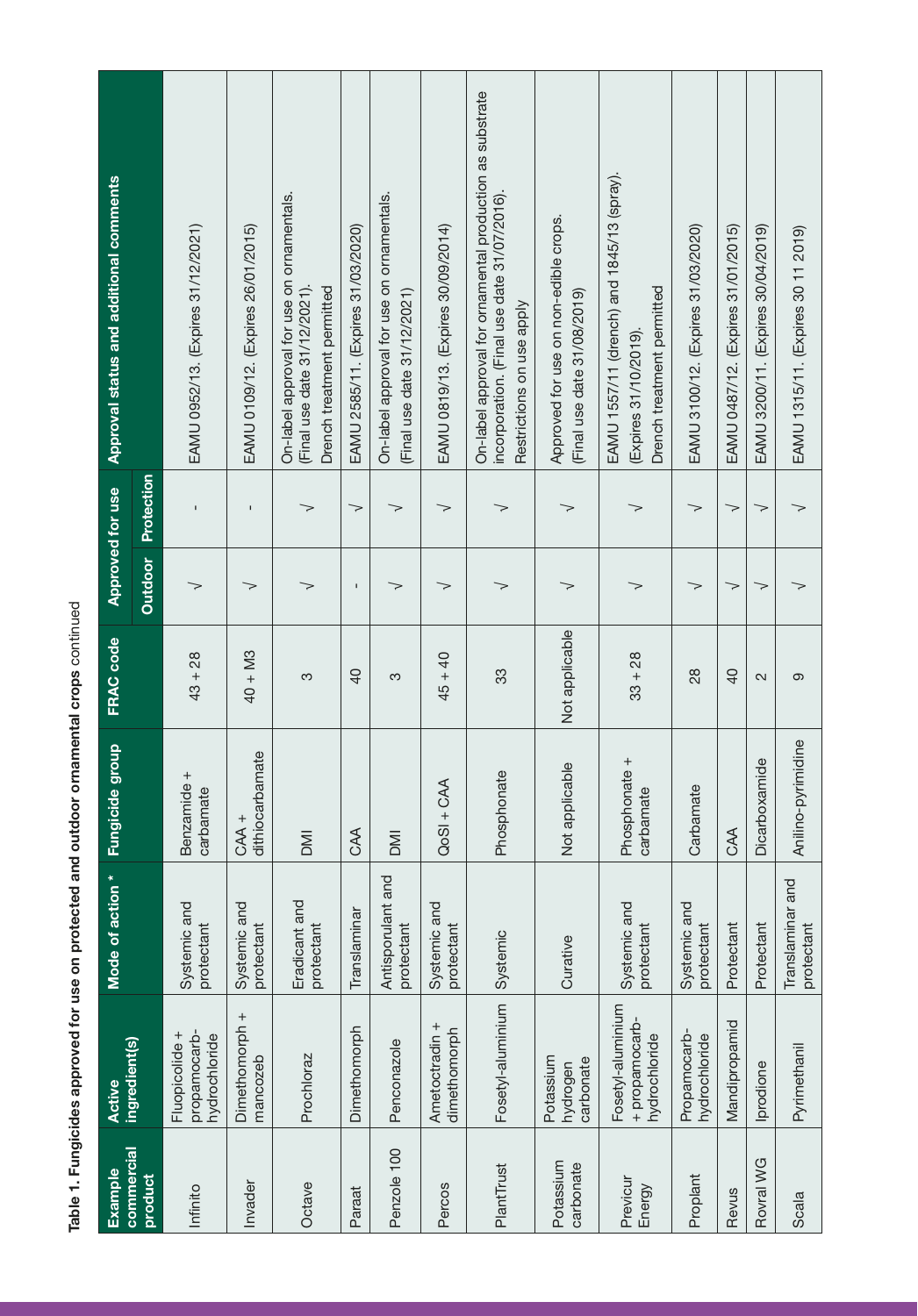Table 1. Fungicides approved for use on protected and outdoor ornamental crops continued continuedTable 1. Fungicides approved for use on protected and outdoor ornamental crops

| Example                      | Active                                      | Mode of action *                     | <b>Fungicide group</b>                 | FRAC code      |         | Approved for use | Approval status and additional comments                                                                                                                                              |
|------------------------------|---------------------------------------------|--------------------------------------|----------------------------------------|----------------|---------|------------------|--------------------------------------------------------------------------------------------------------------------------------------------------------------------------------------|
| <b>commercial</b><br>product | ingredient(s)                               |                                      |                                        |                | Outdoor | Protection       |                                                                                                                                                                                      |
| Serenade ASO                 | Bacillus subtillis<br>QST 713               | Biocontrol                           | Microorganism                          | $\overline{4}$ | $\gt$   | $\gt$            | EAMU 0706/13. (Expires 31/07/2019)                                                                                                                                                   |
| Signum                       | pyraclostrobin<br>Boscalid +                | Systemic and<br>protectant           | $SDHI + Qol$                           | $7 + 11$       | >       | $\gt$            | EAMU 2141/12. (Expires 31/07/2019)                                                                                                                                                   |
| Stroby WG                    | Kresoxim-methyl                             | Protectant                           | $\overline{Q}$                         | Ξ              | >       | >                | On-label approval for use on ornamentals (roses),<br>(Final use date 20/06/2024)                                                                                                     |
| Subdue                       | Metalaxyl-M                                 | Systemic                             | Phenylamide                            | 4              | >       | $\gt$            | On-label approval for use on ornamentals (soil-grown and<br>container-grown plants). (Final use date 30/06/2018).<br>Drench treatment only                                           |
| Swift SC                     | Trifloxystrobin                             | Protectant                           | $\overline{Q}$                         | $\overline{+}$ | ▽       | $\mathbf{I}$     | EAMU 2882/08. (Expires 31/01/2019)                                                                                                                                                   |
| Switch                       | Cyprodinil +<br>fludioxonil                 | Systemic and<br>protectant           | Anilino-pyrimidine<br>+ phenyl-pyrrole | $9 + 12$       |         | >                | Important to check recommended crop uses and approved<br>On-label approval for protected and outdoor ornamentals.<br>methods and rates of application<br>(Final use date 01/11/2014) |
| Systhane<br>20EW             | Myclobutanil                                | Systemic, curative<br>and protectant | <b>NIC</b>                             | S              | >       | >                | On-label approval for use on ornamentals.<br>(Final use date 31/12/2021)                                                                                                             |
| Takumi SC                    | Cyflufenamid                                | Curative and<br>protectant           | Phenyl-acetamide                       | 9U             | ➢       | >                | EAMU 1294/13. (Expires 21/08/2016)                                                                                                                                                   |
| Thianosan DG                 | Thiram                                      | Protectant                           | bamate<br>Dithiocar                    | SM             | >       | >                | On-label approval for use in ornamental plant production.<br>(Final use date 31/12/2021)                                                                                             |
| Torch                        | Spiroxamine                                 | Curative and<br>protectant           | Amine                                  | 5              | >       | $\mathbf{I}$     | EAMU 0230/13. (Expires 30/06/2024)                                                                                                                                                   |
| Valbon                       | Benthiavalicarb-<br>isopropyl +<br>mancozeb | Systemic and<br>protectant           | dithiocarbamate<br>CAA +               | $40 + M3$      | >       | $\blacksquare$   | EAMU 1513/10. (Expires 31/12/2018)                                                                                                                                                   |
| Vivid                        | Pyraclostrobin                              | Curative and<br>protectant           | $\overline{8}$                         | $\overline{+}$ | >       | $\mathbf{I}$     | EAMU 2884/08. (Expires 31/07/2019)                                                                                                                                                   |

\* Information from The UK Pesticide Guide 2014. \* Information from The UK Pesticide Guide 2014.

Information on fungicide availability based on the Liaison database (April 2014). The approval status of particular active ingredients and products is subject to change at short notice and growers/consultants must ensure t information on funglioide availability based (April 2014). The approval status of particular active ingredients and products is subject to change at short notice and growers/consultants must ensure that a particular use remains valid at the time of application. particular use remains valid at the time of application.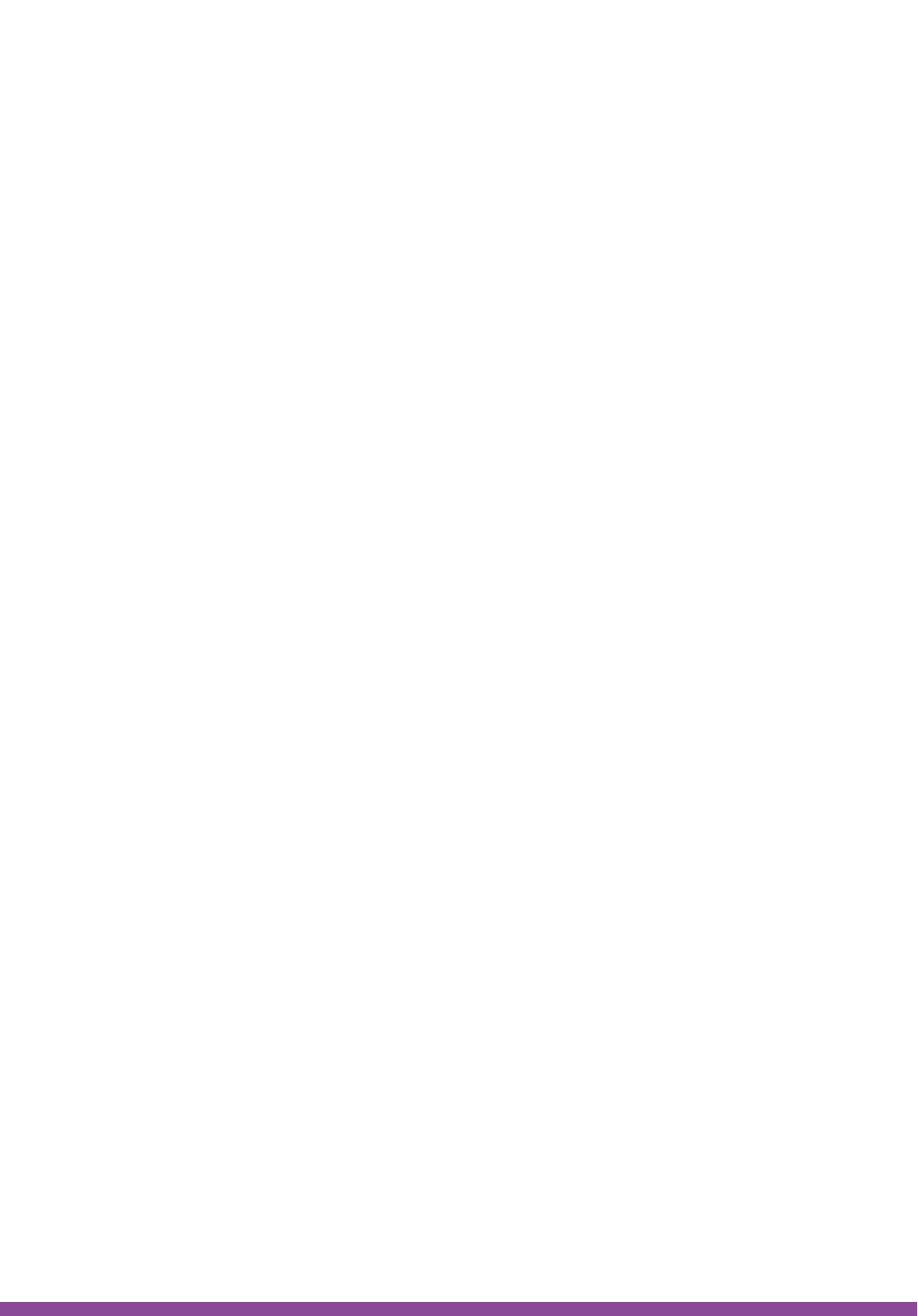| Table 2. List of fungicides approved for use on ornamental crops and the expected <sup>1</sup> range of activity against |  |  |  |
|--------------------------------------------------------------------------------------------------------------------------|--|--|--|
| important diseases of pansy and viola                                                                                    |  |  |  |

| <b>Example</b><br>commercial | <b>Active</b><br>ingredient(s) and                               | Anticipated activity against target disease/pathogen covered in this<br>factsheet |                          |                                                                            |                             |                                          |  |  |
|------------------------------|------------------------------------------------------------------|-----------------------------------------------------------------------------------|--------------------------|----------------------------------------------------------------------------|-----------------------------|------------------------------------------|--|--|
| product                      | fungicide group                                                  | <b>Downy</b><br>mildew                                                            | <b>Powdery</b><br>mildew | <b>Ramularia</b><br>leaf spot                                              | <b>Black root</b><br>rot    | <b>Stem and</b><br>root rots             |  |  |
|                              |                                                                  | (Peronospora<br>violae)                                                           | (Podosphaera<br>violae)  | (Ramularia<br>species) and<br>other leaf<br>spot species<br>(see footnote) | (Thielaviopsis<br>basicola) | (Pythium and<br>Phytophthora<br>species) |  |  |
| Amistar                      | Azoxystrobin (11)                                                | $\mathsf X$                                                                       | XX                       | $XXX$ ?2,3                                                                 | $-2$                        | XX                                       |  |  |
| AQ10                         | Ampelomyces<br>quisqualis strain<br>AQ10 (n/a)                   |                                                                                   | $\mathsf X$              |                                                                            |                             |                                          |  |  |
| Bravo 500                    | Chlorothalonil (M5)                                              | X                                                                                 | $\mathsf{X}% _{0}$       | $\mathsf X$                                                                | X?                          |                                          |  |  |
| <b>Bumper</b>                | Propiconazole (3)                                                |                                                                                   | XX                       | XX?                                                                        | X?                          |                                          |  |  |
| Cercobin WG                  | Thiophanate-methyl<br>(1)                                        |                                                                                   |                          | XXX?                                                                       | XXX?                        |                                          |  |  |
| Clayton Concorde             | Bupirimate (8)                                                   | $\overline{\phantom{a}}$                                                          | <b>XXX</b>               | X?                                                                         | $\overline{\phantom{0}}$    | $\overline{\phantom{a}}$                 |  |  |
| Dithane 945                  | Mancozeb (M3)                                                    | XX                                                                                | X?                       |                                                                            |                             | X                                        |  |  |
| Fenomenal                    | Fenamidone (11) +<br>fosetyl-aluminium<br>(33)                   | XX                                                                                |                          |                                                                            |                             | <b>XX</b>                                |  |  |
| Flexity                      | Metrafenone (U8)                                                 | $\qquad \qquad -$                                                                 | XX                       | X?                                                                         | XX?                         |                                          |  |  |
| Folio Gold                   | Chlorothalonil (M5)<br>+ metalaxyl-M (4)                         | XXX*                                                                              | X?                       |                                                                            |                             | <b>XXX</b>                               |  |  |
| Fortress                     | Quinoxyfen (13)                                                  | $\overline{\phantom{a}}$                                                          | <b>XXX</b>               | X?                                                                         | X?                          | $\overline{\phantom{a}}$                 |  |  |
| <b>Fubol Gold WG</b>         | Mancozeb (M3) +<br>metalaxyl-M (4)                               | XXX*                                                                              | X?                       | $\overline{\phantom{a}}$                                                   |                             | <b>XXX</b>                               |  |  |
| Galileo                      | Picoxystrobin (11)                                               | $\mathsf{X}$                                                                      | $\mathsf{X}$             | X?                                                                         | X?                          | X                                        |  |  |
| Infinito                     | Fluopicolide (43)<br>+ propamocarb-<br>hydrochloride (28)        | XX                                                                                |                          |                                                                            |                             | XX                                       |  |  |
| Invader                      | Dimethomorph (40)<br>+ mancozeb (M3)                             | XX                                                                                |                          |                                                                            |                             | XX                                       |  |  |
| Octave                       | Prochloraz (3)                                                   | $\overline{\phantom{a}}$                                                          | XX                       | XX?                                                                        | XX?                         |                                          |  |  |
| Paraat                       | Dimethomorph (40)                                                | XX                                                                                |                          | $\overline{\phantom{0}}$                                                   |                             | X                                        |  |  |
| Percos                       | Ametoctradin (45) +<br>dimethomorph (40)                         | <b>XXX</b>                                                                        |                          |                                                                            |                             | <b>XXX</b>                               |  |  |
| Penzole 100                  | Penconazole (3)                                                  | $\qquad \qquad -$                                                                 | <b>XXX</b>               | X?                                                                         | X?                          | $\overline{\phantom{a}}$                 |  |  |
| PlantTrust                   | Fosetyl-aluminium<br>(33)                                        | $\mathsf X$                                                                       |                          | $\overline{\phantom{a}}$                                                   |                             | XX                                       |  |  |
| Potassium<br>carbonate       | Potassium<br>hydrogen<br>carbonate (n/a)                         | $\overline{\phantom{a}}$                                                          | X?                       |                                                                            |                             |                                          |  |  |
| <b>Previcur Energy</b>       | Fosetyl-aluminium<br>$(33) +$ propamocarb-<br>hydrochloride (28) | XX                                                                                |                          |                                                                            |                             | XX                                       |  |  |
| Proplant                     | Propamocarb-<br>hydrochloride (28)                               | XX                                                                                |                          |                                                                            |                             | XX                                       |  |  |
| Revus                        | Mandipropamid (40)                                               | XX                                                                                |                          |                                                                            |                             | $\mathsf{XX}$                            |  |  |